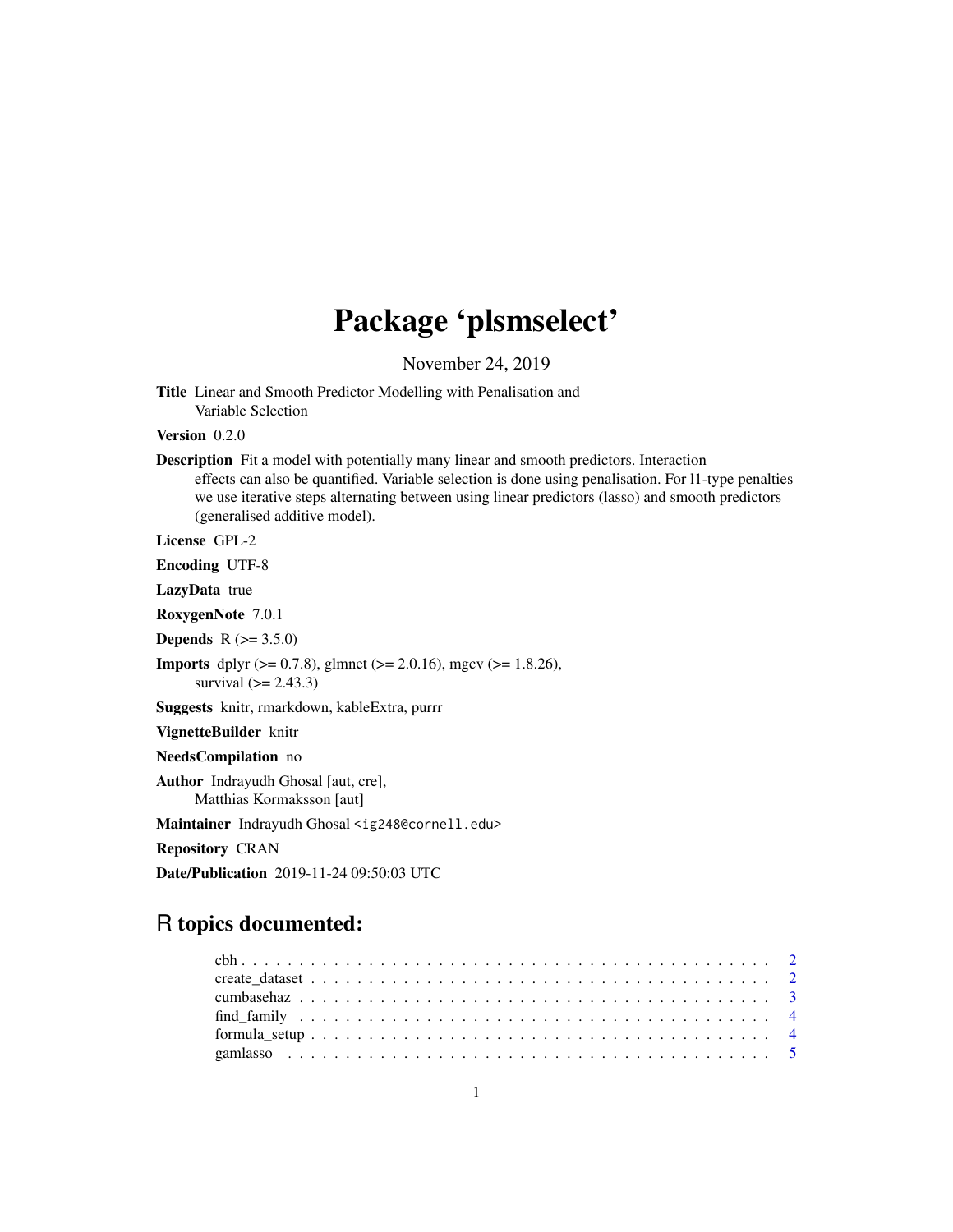# <span id="page-1-0"></span>2 create\_dataset

| Index |                    |  |
|-------|--------------------|--|
|       |                    |  |
|       |                    |  |
|       |                    |  |
|       |                    |  |
|       |                    |  |
|       |                    |  |
|       |                    |  |
|       | $lassogamlloop 13$ |  |
|       |                    |  |
|       |                    |  |

cbh *Internal Function*

# Description

Undocumented function. Do not use directly

# Usage

cbh(lp, event.time, status)

# Arguments

| 1 <sub>p</sub> | The linear predictor to be used as offset     |
|----------------|-----------------------------------------------|
| event.time     | The event times                               |
| status         | Status indicating the complement of censoring |

create\_dataset *Function to create the simulated dataset*

# Description

Undocumented function. Do not use directly

# Usage

create\_dataset()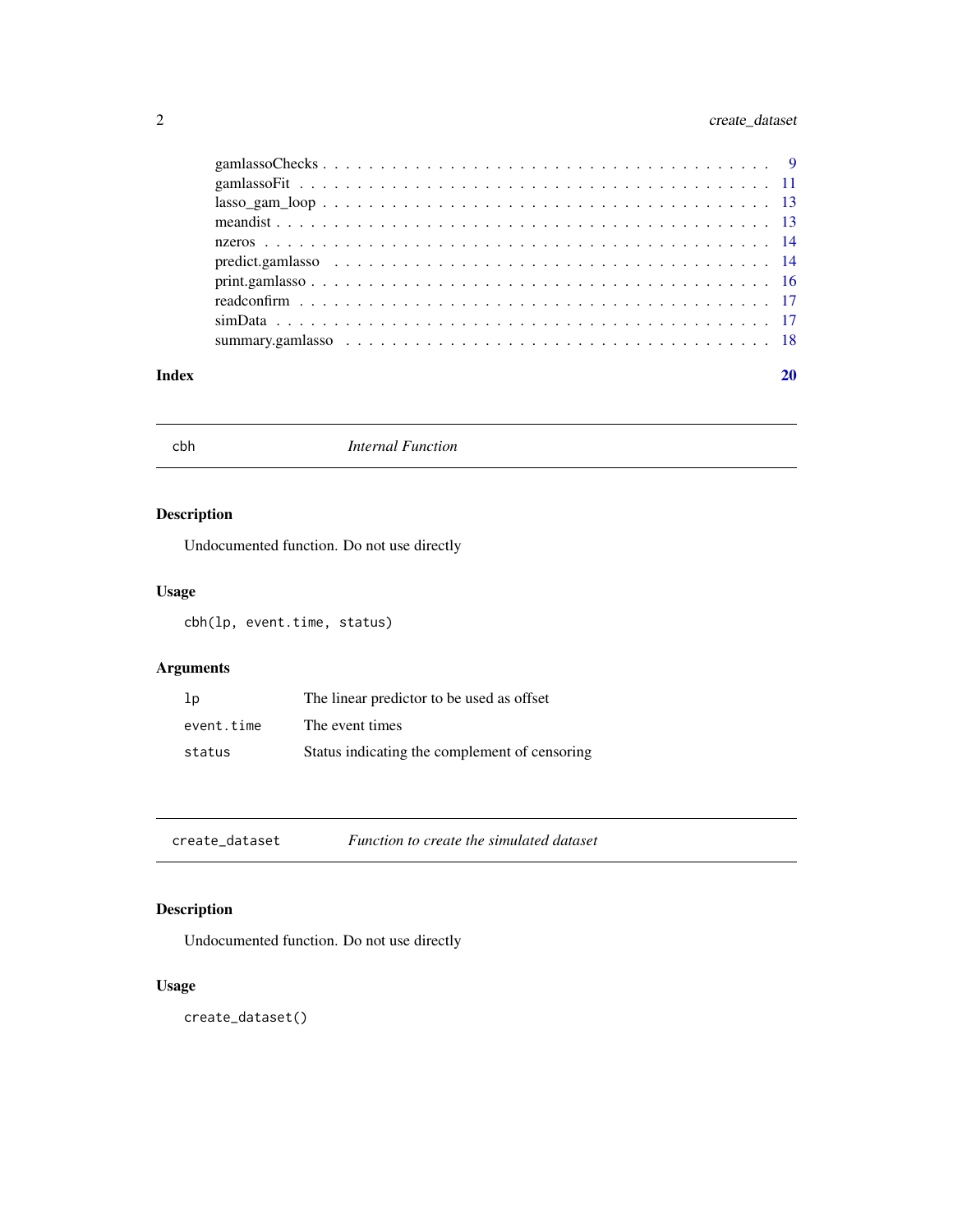<span id="page-2-0"></span>

### Description

This is only used when with family="cox"

# Usage

```
cumbasehaz(object)
```
#### Arguments

object fitted model object of the class gamlasso as produced by gamlasso

### Value

This function returns the cumulative baseline hazard function of a gamlasso object if fitted using family = "cox". More specifically, cumbasehaz(object) is the cumulative baseline hazard function corresponding to the linear predictor predict(object).

#### See Also

[gamlasso](#page-4-1)

# Examples

```
library(plsmselect)
```

```
data(simData)
```

```
## Fit Cox gamlasso model using the formula approach:
## (L1-penalty both on X terms and smooth terms (bs="ts"))
simData$X = model.matrix(~x1+x2+x3+x4+x5+x6+x7+x8+x9+x10, data=simData)[,-1]
cfit = gamlasso(time \sim X +
                  s(z1, bs="ts", k=5) +s(z2, bs="ts", k=5) +s(23, bs="ts", k=5) +s(z4, bs="ts", k=5),
                data = simData,
                family = "cox",
                weights="status",
                seed=1)
## Obtain and plot predicted cumulative baseline hazard:
H0.pred <- cumbasehaz(cfit)
time.seq \leq seq(0, 60, by=1)
```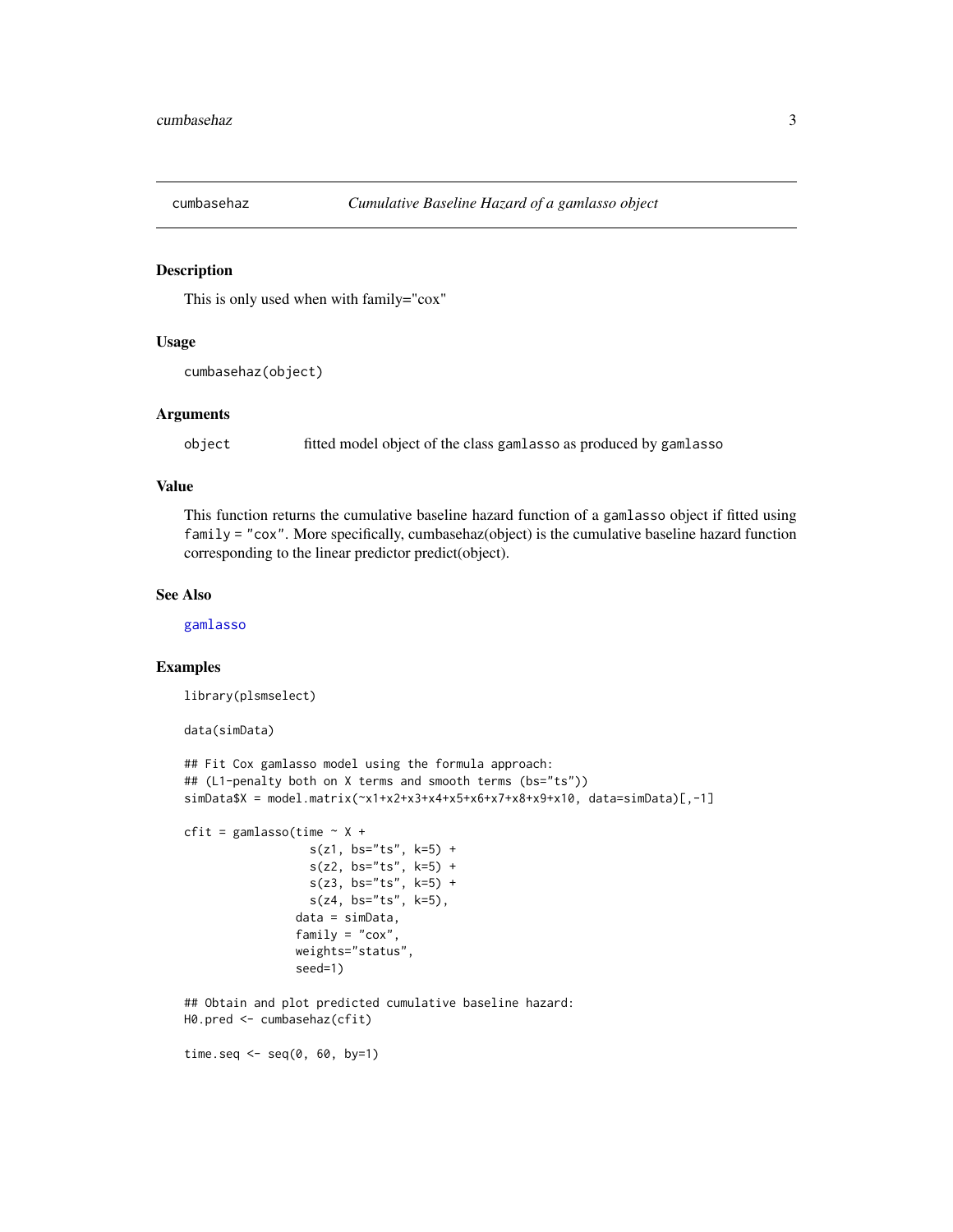```
plot(time.seq, H0.pred(time.seq), type="l", ylab="Predicted Cumulative Baseline Hazard")
## Obtain predicted survial probabilities at month 1 and 2 (days 30 & 60):
lp <- predict(cfit) # estimated linear predictor
S.pred <- cbind(exp(-H0.pred(30)*exp(lp)), exp(-H0.pred(60)*exp(lp)))
## Obtain predicted survival at month 1 and 2 directly:
S.pred2 <- predict(cfit, type="response", new.event.times=c(30,60))
## Confirm that the two arrived at the same values:
all.equal(S.pred, S.pred2)
# See ?gamlasso for an example fitting a gaussian response model
# See ?summary.gamlasso for an example fitting a binomial response model
# See ?predict.gamlasso for an example fitting a poisson response model
```
find\_family *Internal Function*

# Description

Undocumented function. Do not use directly

# Usage

find\_family(fam)

# Arguments

fam Family in character form

formula\_setup *Internal Function*

# Description

Undocumented function. Do not use directly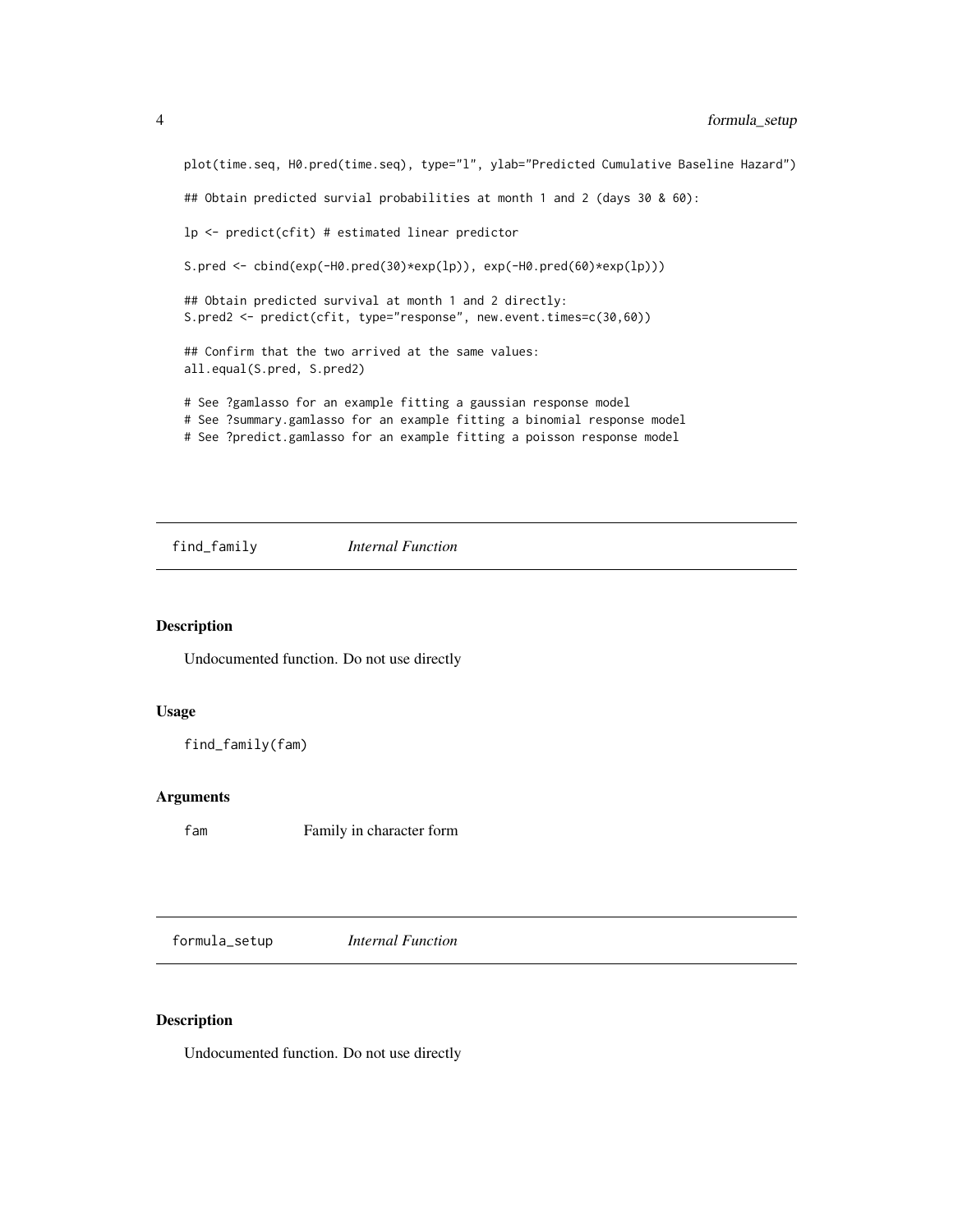#### <span id="page-4-0"></span>gamlasso 55 and 55 and 55 and 55 and 55 and 55 and 55 and 55 and 55 and 55 and 55 and 55 and 55 and 55 and 55 and 55 and 55 and 55 and 55 and 55 and 55 and 55 and 55 and 55 and 55 and 55 and 55 and 55 and 55 and 55 and 55

# Usage

```
formula_setup(
  formula = NULL,
  response.name = NULL,
  linear.name = NULL,
  smooth.name = NULL,
  family = NULL,
  smooth.penalty = NULL,
  num.knots = NULL,
  offset.name = NULL,
  interactions = F
)
```
# Arguments

| formula        | A formula to be parsed                                                                                                                                                                                                                                                                                                   |
|----------------|--------------------------------------------------------------------------------------------------------------------------------------------------------------------------------------------------------------------------------------------------------------------------------------------------------------------------|
| response.name  | The name of the response variable. Vector of two if family = "binomial"                                                                                                                                                                                                                                                  |
| linear.name    | The names of the variables to be used as linear predictors                                                                                                                                                                                                                                                               |
| smooth.name    | The names of the variables to be used as smoothers                                                                                                                                                                                                                                                                       |
| family         | The family describing the error distribution and link function to be used in the<br>model. A character string which can only be "gaussian" (default), "binomial",<br>"poisson" or "cox". For family = "binomial", response can be a vector of<br>two and for family="cox", weights must be provided (see details below). |
| smooth.penalty | The penalty used on the smoothers. Can be 1 or 2                                                                                                                                                                                                                                                                         |
| num.knots      | Number of knots for each smoothers. Can be a single integer (recycled for each<br>smoother variable) or a vector of integers the same length as the number of<br>smoothers.                                                                                                                                              |
| offset.name    | The name of the offset variable. NULL (default) if not provided                                                                                                                                                                                                                                                          |
| interactions   | logical. Should interactions be included.                                                                                                                                                                                                                                                                                |
|                |                                                                                                                                                                                                                                                                                                                          |

<span id="page-4-1"></span>gamlasso *Fitting a gamlasso model*

# Description

This function will fit a gamlasso model with the given penalties. For some special cases using [gam](#page-0-0) or [glmnet](#page-0-0) might be more efficient and/or flexible

```
## S3 method for class 'formula'
gamlasso(
  formula,
  data,
```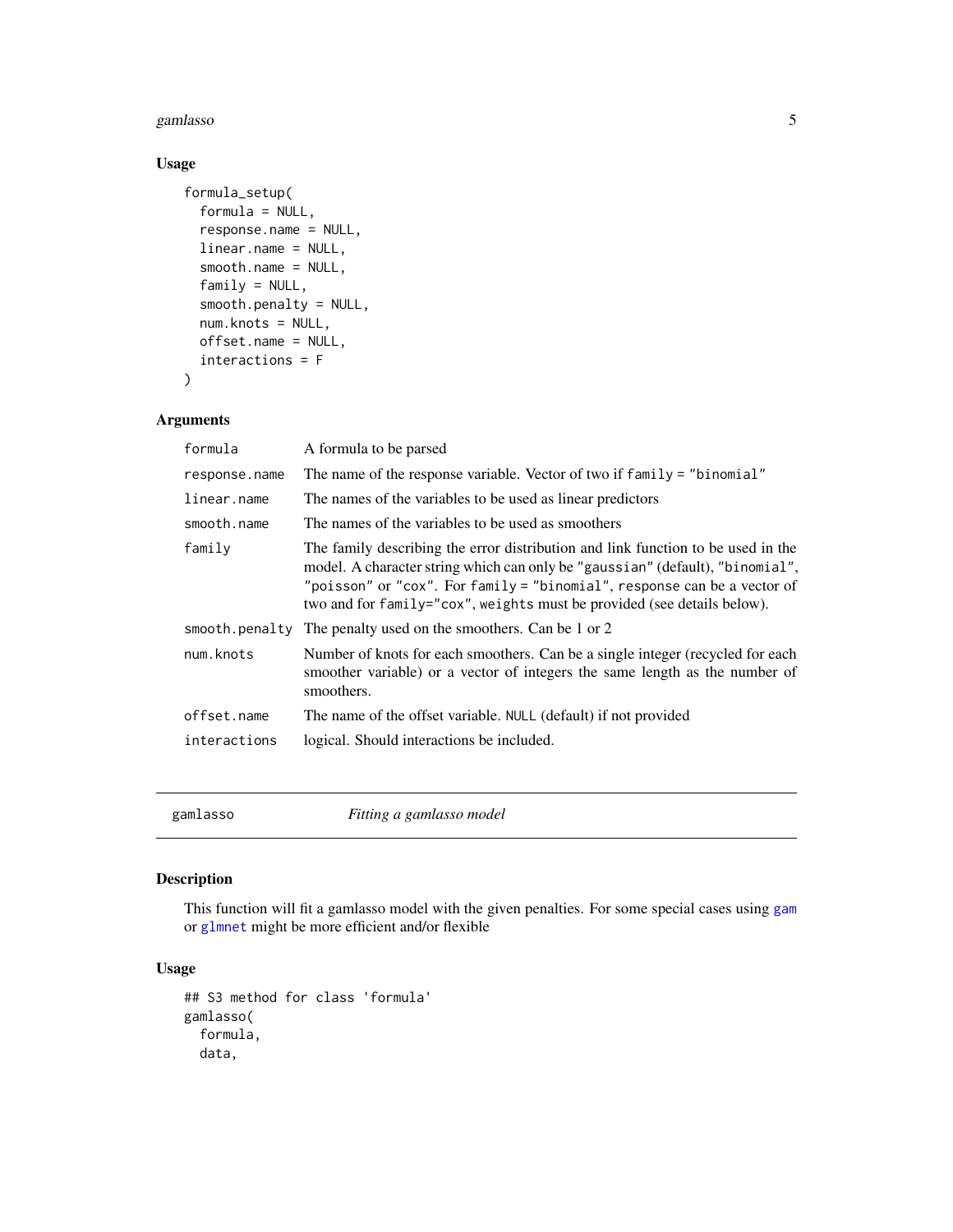6 gamlasso

```
family = "gaussian",
  linear.penalty = "l1",
  smooth.penalty = "l2",
  num.knots = 5,
  offset = NULL,
 weights = NULL,
  interactions = F,
  seed = .Random.seed[1],
  num.iter = 100,
  tolerance = 1e-04,...
\mathcal{L}## Default S3 method:
gamlasso(
  response,
  linear.terms,
  smooth.terms,
  data,
  family = "gaussian",
  linear.penalty = "l1",
  smooth.penalty = "l2",
 num.knots = 5,
  offset = NULL,
 weights = NULL,
  interactions = F,
  seed = .Random.seed[1],
  num.iter = 100,tolerance = 1e-04,prompts = F,
  verbose = T,
  ...
\mathcal{L}
```
# Arguments

| formula      | A formula describing the model to be fitted                                                                                                                                                                                                                                                                                 |
|--------------|-----------------------------------------------------------------------------------------------------------------------------------------------------------------------------------------------------------------------------------------------------------------------------------------------------------------------------|
| response     | The name of the response variable. Could be two variables in case of a general<br>binomial fit (see details below)                                                                                                                                                                                                          |
| linear.terms | The names of the variables to be used as linear predictors                                                                                                                                                                                                                                                                  |
| smooth.terms | The names of the variables to be used as smoothers                                                                                                                                                                                                                                                                          |
| data         | The data with which to fit the model                                                                                                                                                                                                                                                                                        |
| family       | The family describing the error distribution and link function to be used in the<br>model. A character string which can only be "gaussian" (default), "binomial",<br>"poisson" or "cox". For $f$ amily = "binomial", response can be a vector of<br>two and for family="cox", weights must be provided (see details below). |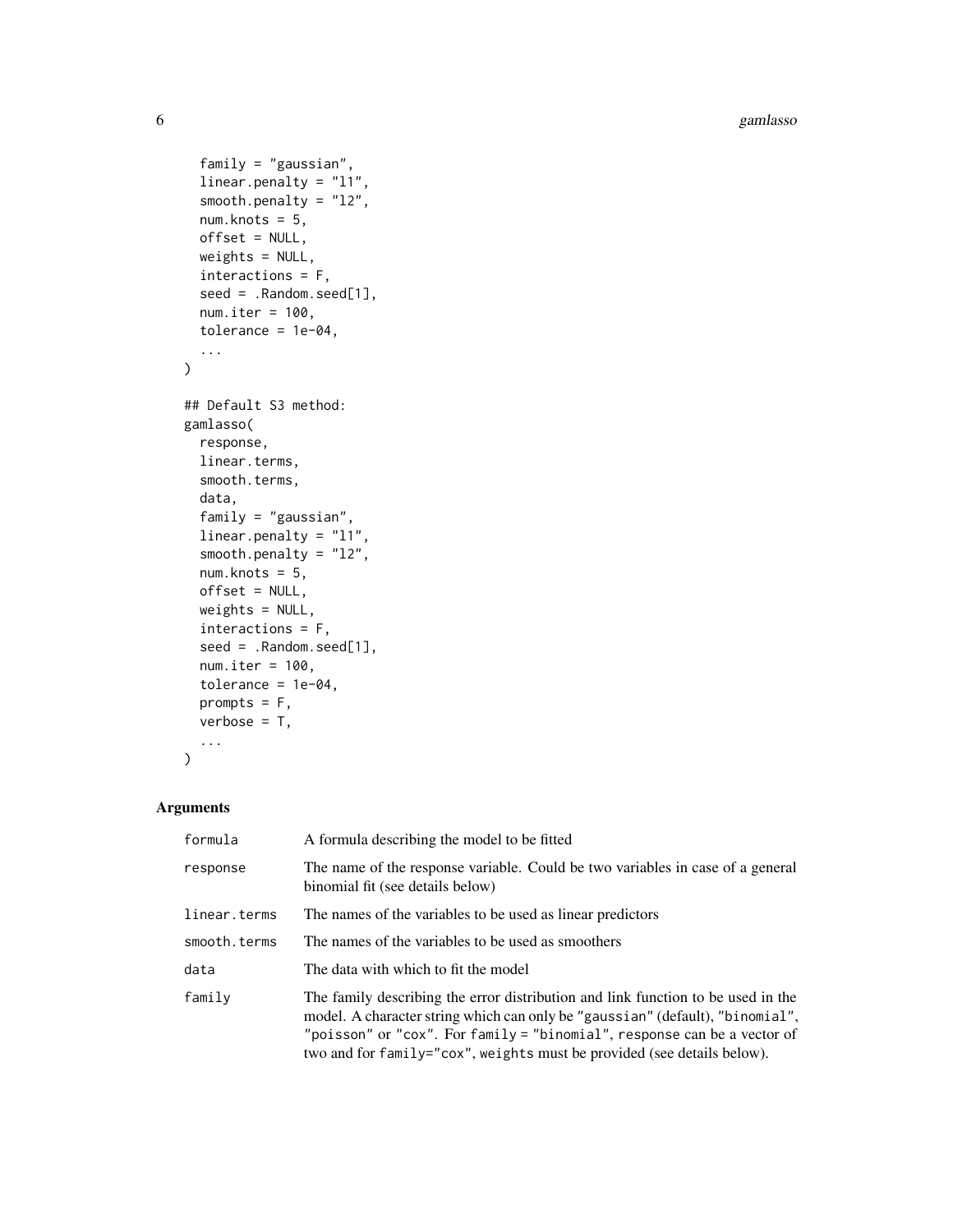#### <span id="page-6-0"></span>gamlasso 7

- linear.penalty The penalty used on the linear predictors. A character string which can be "none" (default), "11" or "12". If "11" is used then we use the gam and lasso loop. Otherwise only a gam model is fitted (with penalities on parametric terms if linear.penalty =  $"12"$ ).
- smooth.penalty The penalty used on the smoothers. A character string which can be "11" or "l2" (default). "l2" refers to the inherent second order penalty smoothers have for controlling their shape, so "none" is not an option. For "l1" basis is specified by bs='ts', else bs='tp' is used. (see [gam](#page-0-0) for details on basis types)
- num.knots Number of knots for each smoothers. Can be a single integer (recycled for each smoother variable) or a vector of integers the same length as the number of smoothers.
- offset The name of the offset variable. NULL (default) if not provided
- weights The name of the weights variable. NULL (default) if not provided. See details below.
- interactions logical. Should interactions be included as covariates. If TRUE then the smoothers are fitted with [ti](#page-0-0) instead of [s](#page-0-0) so that the added effects of the interactions can be quantified separately.
- seed The random seed can be specified for reproducibility. This is used for fitting the gam and lasso models, or fixed before each loop of gamlasso.
- num.iter Number of iterations for the gamlasso loop
- tolerance Tolerance for covergence of the gamlasso loop
- prompts logical. Should gamlassoChecks provide interactive user prompts for corrective action when needed.
- verbose logical. Should there be "progress reports" printed to the console while fitting the model.

... Additional arguments

# Details

gamlasso allows for specifying models in two ways: 1) with the the formula approach, and 2) with the term specification approach.

The formula approach is appropriate for when the user wants an L1-penalty on the linear terms of the model, in which case the user is required to specify the linear terms in a model matrix named "X" appended to the input data frame. A typical formula specification would be "y  $\sim$  X + s(z) + ..." where "X" corresponds to the model-matrix of linear terms subject to an L1-penalty, while everything to the right of "X" is considered part of the gam formula (i.e. all smooth terms). In light of the above formula, gamlasso iterates (until convergence) between the following two lines of pseudo code:

- model.cv.glmnet <-cv.glmnet(y=y,x=X,offset="model.gam fitted values")
- model.gam <-gam(y ~ s(z) + ..., offset="model.cv.glmnet fitted values")

The term specification approach can fit the same type of models as the formula approach (i.e. models with L1-penalty on the linear terms). However, it is more flexible in terms of penalty-structure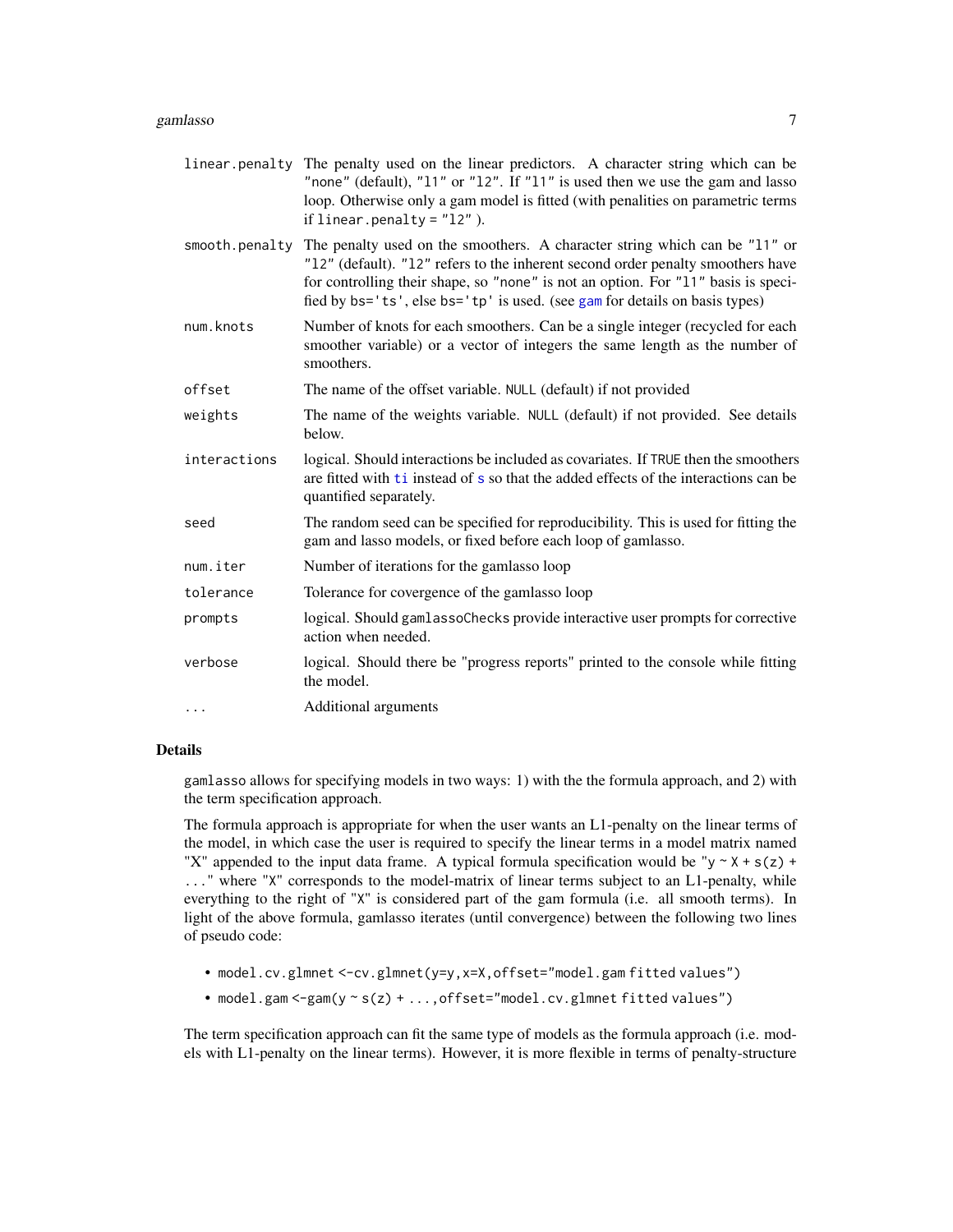<span id="page-7-0"></span>and can be useful if the user has big data sets with lots of variables making the formula specification cumbersome. In the term specification approach the user simply specifies the names of the data columns corresponding to the response, linear, terms and smooth, terms and then specifies whether to put a linear.penalty="l1", "l2" or "none" (on linear.terms) and whether to put a smooth.penalty="l1" or "l2" (on smooth.terms).

While fitting a binomial model for binary responses (0/1) include the response variable before "~" if using the formula approach or when using the term- specification approach the response argument will be a single variable name. In general if the responses are success/failure counts then the formula should start with something similar to cbind(success, failure)  $\sim$ ... and for using the termspecification approach the response argument should be a vector of length two giving the success and failure variable names.

If family="cox" then the weights argument must be provided and should correspond to a status variable (1-censor). For other models it should correspond to a custom weights variables to be used for the weighted log-likelihood, for example the total counts for fitting a binomial model. (weights for families other than "cox" currently not implemented)

Both the formula and term-specification approaches can fit interaction models as well. There are three kinds of interactions - those between two linear predictors, between two smooth predictors and between linear and smooth predictors. For the formula approach the first type of interaction must be included as additional columns in the "X" matrix and the other two types must be mentioned in the smooth terms part of the formula. For the term-specification approach the argument interaction must be TRUE in which case all the pairwise interactions are used as predictors and variable selection is done on all of them.

#### Value

If the arguments fail the basic checking by gamlassoChecks then returns NULL. Else the function calls gamlassoFit which returns a list of two models, gam and cv.glmnet. Either of these could be NULL but if both are non-null then convergence, a matrix of values determining the convergence of the gamlasso loop is also returned. gamlassoFit also returns inherit, a list of select arguments used to fit the gamlasso model and some more values needed for prediction.

#### **Note**

The default values of num.iter and tolerance are essentially arbitrary. Also for each step when we check for convergence between the new and old predictions by the gam and lasso predictions, we use the following distance metric

$$
d(x,y) = \frac{1}{length(x)} \sum_{i=1}^{length(x)} (x_i - y_i)^2
$$

See Also

[gam](#page-0-0), [glmnet](#page-0-0)

#### Examples

library(plsmselect)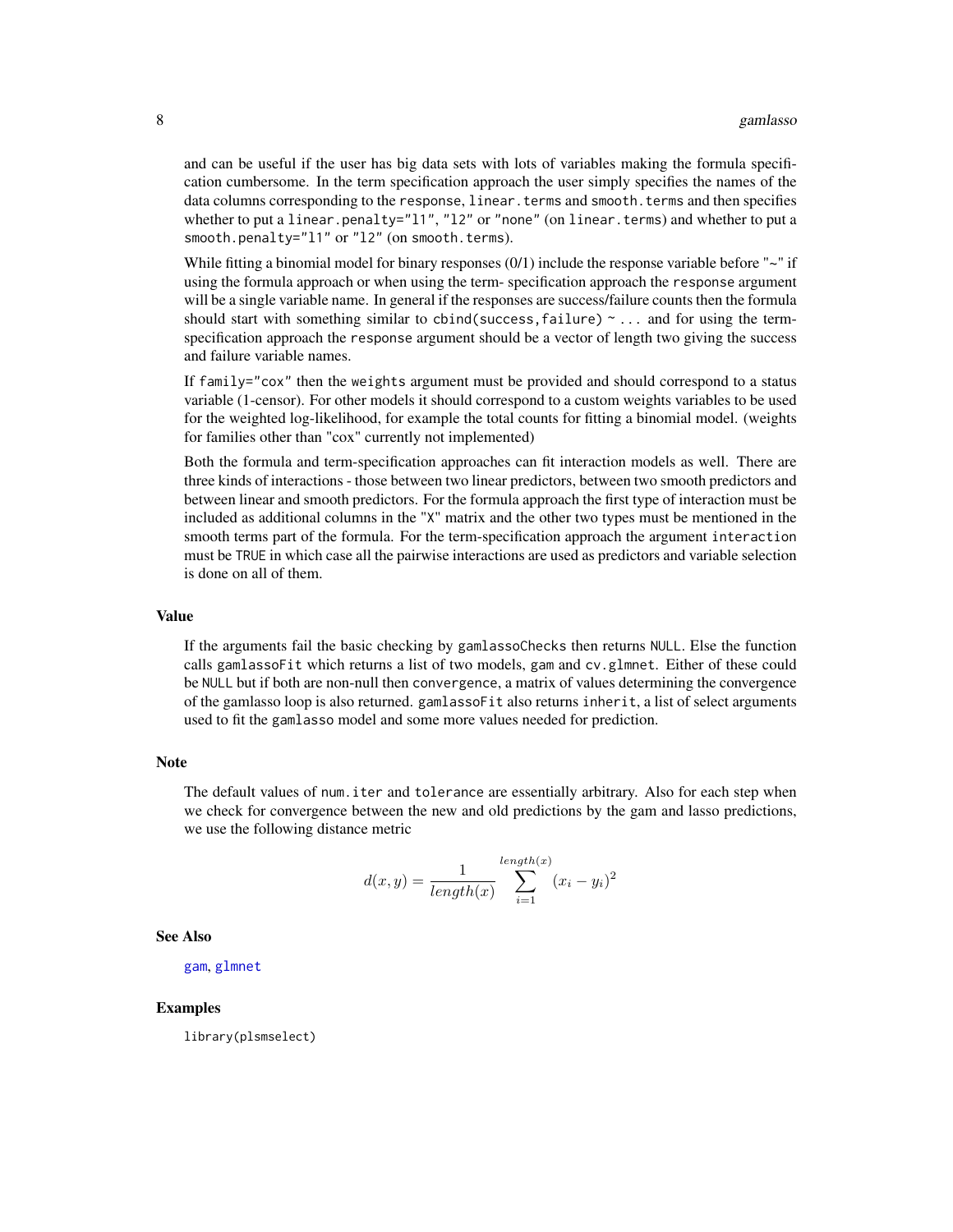# <span id="page-8-0"></span>gamlassoChecks 9

```
data(simData)
```

```
## Fit gaussian gamlasso model using the formula approach:
## (L1-penalty both on model matrix (X) and smooth terms (bs="ts"))
simData$X = model.matrix(\simx1+x2+x3+x4+x5+x6+x7+x8+x9+x10, data=simData)[,-1]
gfit = gamlasso(Yg \sim X +s(z1, k=5, bs="ts") +
                   s(z2, k=5, bs="ts") +
                   s(z3, k=5, bs="ts") +
                   s(z4, k=5, bs="ts"),
                   data = simData,
                   seed=1)
## Equivalently with term specification approach:
gfit = gamlasso(response="Yg",
                  linear.terms=paste0("x",1:10),
                  smooth.terms=paste0("z",1:4),
                  data=simData,
                  linear.penalty = "l1",
                  smooth.penalty = "l1",
                  num.knots = 5,
                  seed=1)
## The two main components of gfit are
## gfit$cv.glmnet (LASSO component) and gfit$gam (GAM components):
## Extract lasso estimates of linear terms:
coef(gfit$cv.glmnet, s="lambda.min")
## Plot the estimates of the smooth effects:
plot(gfit$gam, pages=1)
# See ?summary.gamlasso for an example fitting a binomial response model
# See ?predict.gamlasso for an example fitting a poisson response model
# See ?cumbasehaz for an example fitting a survival response model
```
gamlassoChecks *Checking data before fitting gamlasso*

# **Description**

This function checks if the arguments entered for fitting a gamlasso model are compatible with each other. Not recommended to call directly. Only use if cleaning data prior to fitting [gamlassoFit](#page-10-1)

```
gamlassoChecks(
  data,
  response.name,
```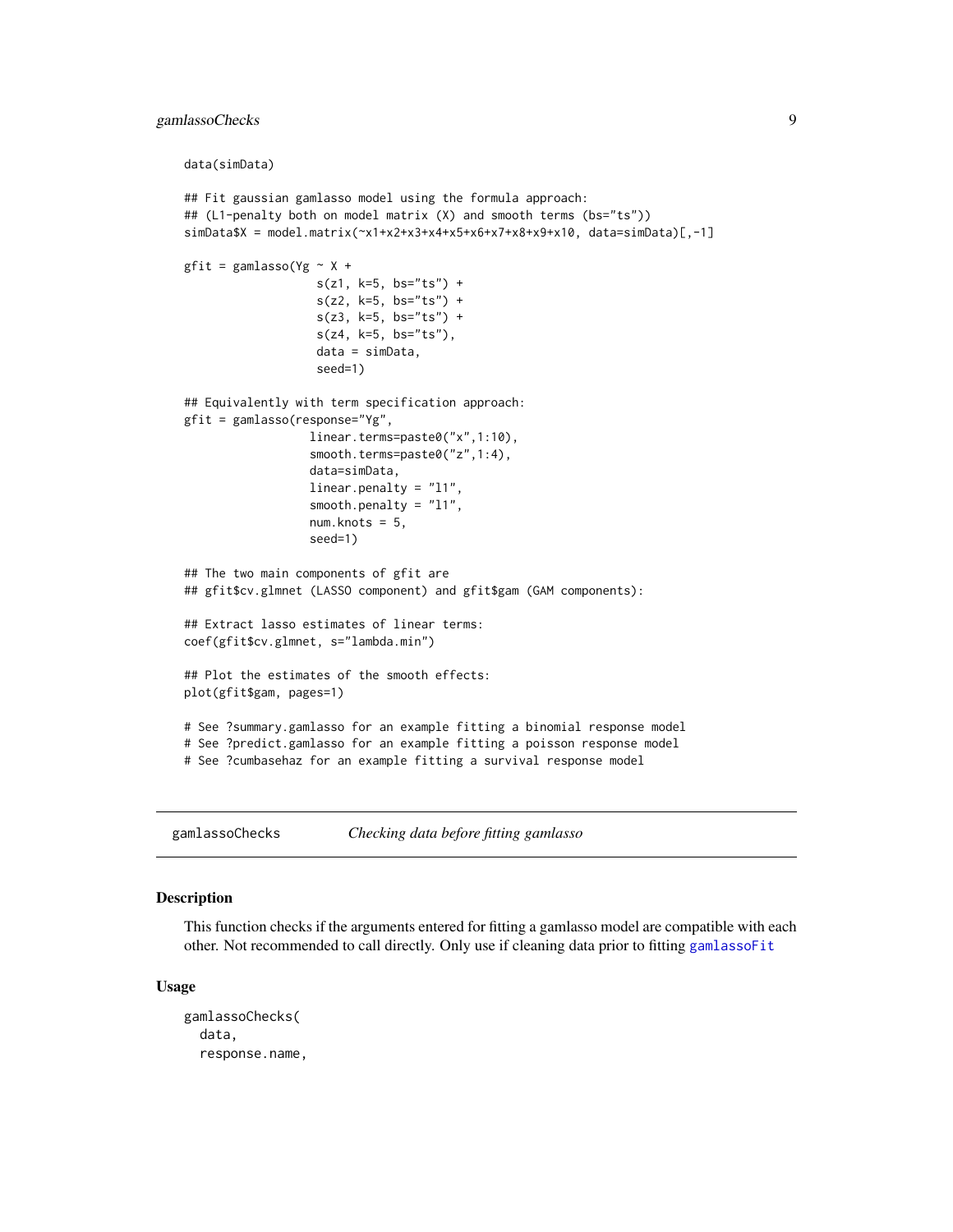```
linear.name,
  smooth.name,
  family,
  linear.penalty,
  smooth.penalty,
 offset.name,
 weights.name,
 num.knots,
 num.iter,
  tolerance,
  seed,
 prompts
)
```
# Arguments

| data           | The training data for fitting the model                                                                                                                                                                                                                                                                                  |
|----------------|--------------------------------------------------------------------------------------------------------------------------------------------------------------------------------------------------------------------------------------------------------------------------------------------------------------------------|
| response.name  | The name of the response variable. Vector of two if family = "binomial"                                                                                                                                                                                                                                                  |
| linear.name    | The names of the variables to be used as linear predictors                                                                                                                                                                                                                                                               |
| smooth.name    | The names of the variables to be used as smoothers                                                                                                                                                                                                                                                                       |
| family         | The family describing the error distribution and link function to be used in the<br>model. A character string which can only be "gaussian" (default), "binomial",<br>"poisson" or "cox". For family = "binomial", response can be a vector of<br>two and for family="cox", weights must be provided (see details below). |
| linear.penalty | The penalty used on the linear predictors. Can be 0, 1 or 2                                                                                                                                                                                                                                                              |
| smooth.penalty | The penalty used on the smoothers. Can be 1 or 2                                                                                                                                                                                                                                                                         |
| offset.name    | The name of the offset variable. NULL (default) if not provided                                                                                                                                                                                                                                                          |
| weights.name   | The name of the weights variable. NULL (default) if not provided. See Details<br>of gamlasso.                                                                                                                                                                                                                            |
| num.knots      | Number of knots for each smoothers. Can be a single integer (recycled for each<br>smoother variable) or a vector of integers the same length as the number of<br>smoothers.                                                                                                                                              |
| num.iter       | Number of iterations for the gamlasso loop                                                                                                                                                                                                                                                                               |
| tolerance      | Tolerance for covergence of the gamlasso loop                                                                                                                                                                                                                                                                            |
| seed           | The random seed can be specified for reproducibility. This is used for fitting the<br>gam and lasso models, or fixed before each loop of gamlasso.                                                                                                                                                                       |
| prompts        | logical. Should gamlassoChecks provide interactive user prompts for corrective<br>action when needed.                                                                                                                                                                                                                    |

# Value

gamlassoChecks produces a series of logical values: allcheck indicating if the arguments passed all the checks, fit.smoothgam indicating if there aren't any linear predictors and a model with only smoothers should be fitted, fit.glmnet is the counterpart for smooth predictors. It also returns the cleaned (if needed) arguments as a list named cleandata who's elements are:

<span id="page-9-0"></span>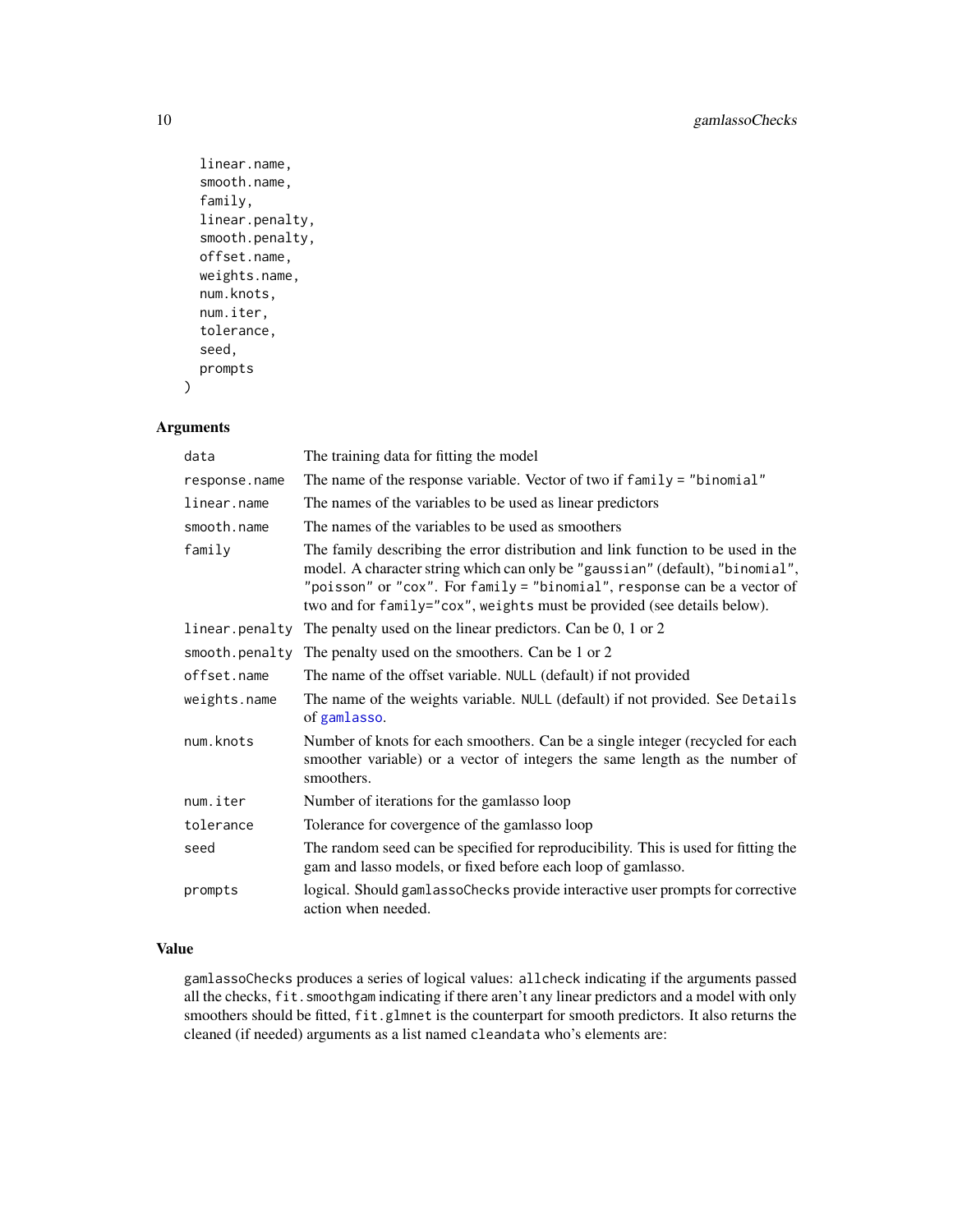# <span id="page-10-0"></span>gamlassoFit 11

| train.data                    | The training data with unnecessary columns deleted                                  |
|-------------------------------|-------------------------------------------------------------------------------------|
|                               | linear.name, smooth.name, num.knots The changed variable names and number of knots  |
| linear.penalty,smooth.penalty | The changed penalties for linear and smooth terms. Reset to their default values or |

#### Note

The arguments offset.name, num.iter, tolerance and seed are not currently not being used in testing.

### Examples

## Usage similar to gamlassoFit

<span id="page-10-1"></span>gamlassoFit *The function fitting a gamlasso model*

# Description

This function is the workhorse for fitting a gamlasso model. Not recommended to call directly. It is slightly more efficient than gamlasso.default since it doesn't perform any quality checks. Only use if the data has been cleaned and no errors are expected to occur.

```
gamlassoFit(
  data,
  formula = NULL,
  response.name = NULL,
  linear.name = NULL,
  smooth.name = NULL,
  family = "gaussian",linear.penalty = 0,
  smooth.penalty = 2,
  offset.name = NULL,
  weights.name = NULL,
  num.knots = 5,
  num.iter = 100,
  interactions = F,
  tolerance = 1e-04,
  seed = .Random.seed[1],
  verbose = TRUE
)
```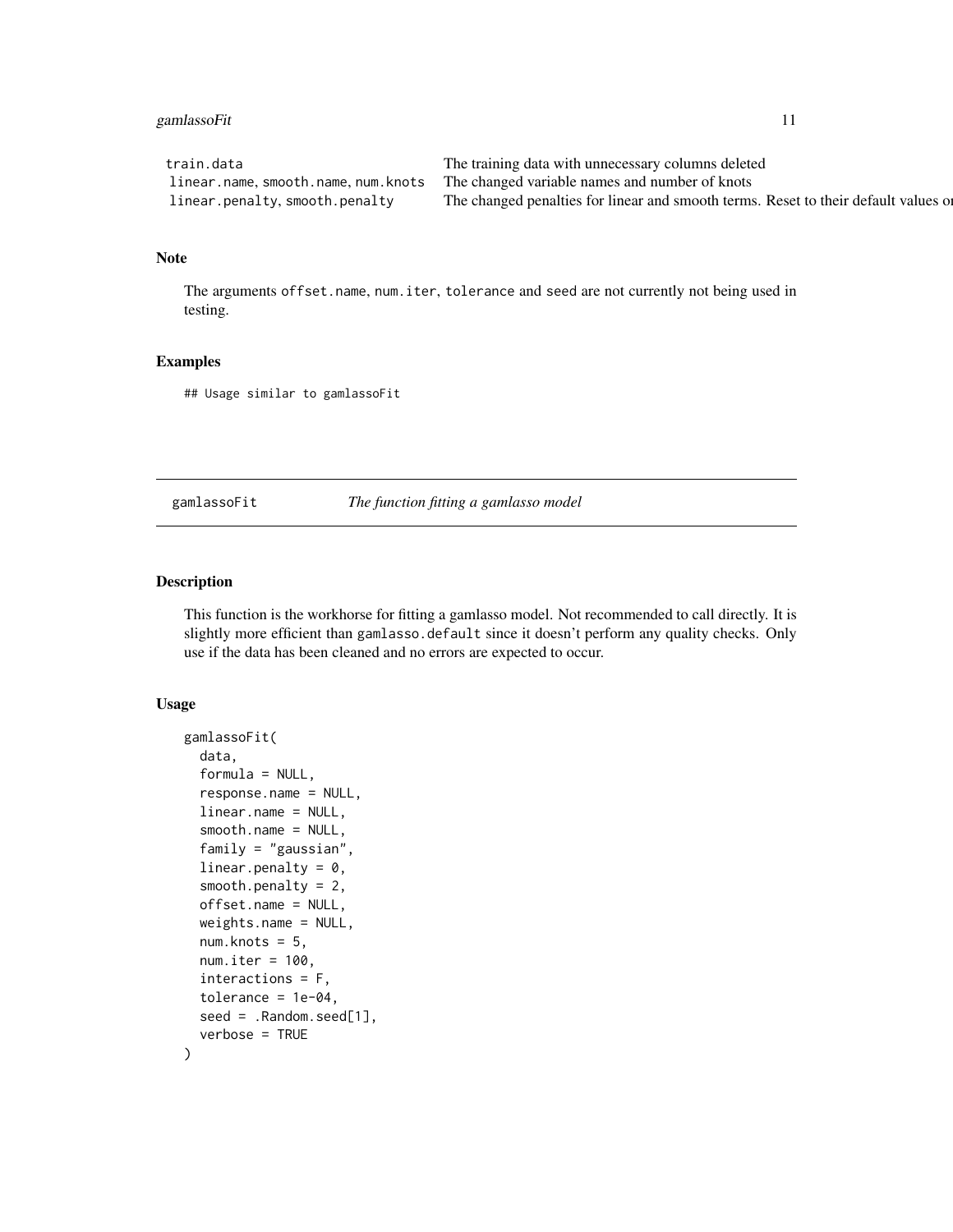# <span id="page-11-0"></span>Arguments

| data           | The training data for fitting the model                                                                                                                                                                                                                                                                                  |
|----------------|--------------------------------------------------------------------------------------------------------------------------------------------------------------------------------------------------------------------------------------------------------------------------------------------------------------------------|
| formula        | A formula describing the model to be fitted                                                                                                                                                                                                                                                                              |
| response.name  | The name of the response variable. Vector of two if family = "binomial"                                                                                                                                                                                                                                                  |
| linear.name    | The names of the variables to be used as linear predictors                                                                                                                                                                                                                                                               |
| smooth.name    | The names of the variables to be used as smoothers                                                                                                                                                                                                                                                                       |
| family         | The family describing the error distribution and link function to be used in the<br>model. A character string which can only be "gaussian" (default), "binomial",<br>"poisson" or "cox". For family = "binomial", response can be a vector of<br>two and for family="cox", weights must be provided (see details below). |
|                | linear. penalty The penalty used on the linear predictors. Can be 0, 1 or 2                                                                                                                                                                                                                                              |
| smooth.penalty | The penalty used on the smoothers. Can be 1 or 2                                                                                                                                                                                                                                                                         |
| offset.name    | The name of the offset variable. NULL (default) if not provided                                                                                                                                                                                                                                                          |
| weights.name   | The name of the weights variable. NULL (default) if not provided. See Details<br>of gamlasso.                                                                                                                                                                                                                            |
| num.knots      | Number of knots for each smoothers. Can be a single integer (recycled for each<br>smoother variable) or a vector of integers the same length as the number of<br>smoothers.                                                                                                                                              |
| num.iter       | Number of iterations for the gamlasso loop                                                                                                                                                                                                                                                                               |
| interactions   | logical. Should interactions be included.                                                                                                                                                                                                                                                                                |
| tolerance      | Tolerance for covergence of the gamlasso loop                                                                                                                                                                                                                                                                            |
| seed           | The random seed can be specified for reproducibility. This is used for fitting the<br>gam and lasso models, or fixed before each loop of gamlasso.                                                                                                                                                                       |
| verbose        | logical. Should there be "progress reports" printed to the console while fitting<br>the model.                                                                                                                                                                                                                           |

# Value

See [gamlasso](#page-4-1)

# Examples

## Not recommended to use directly. Please see examples of gamlasso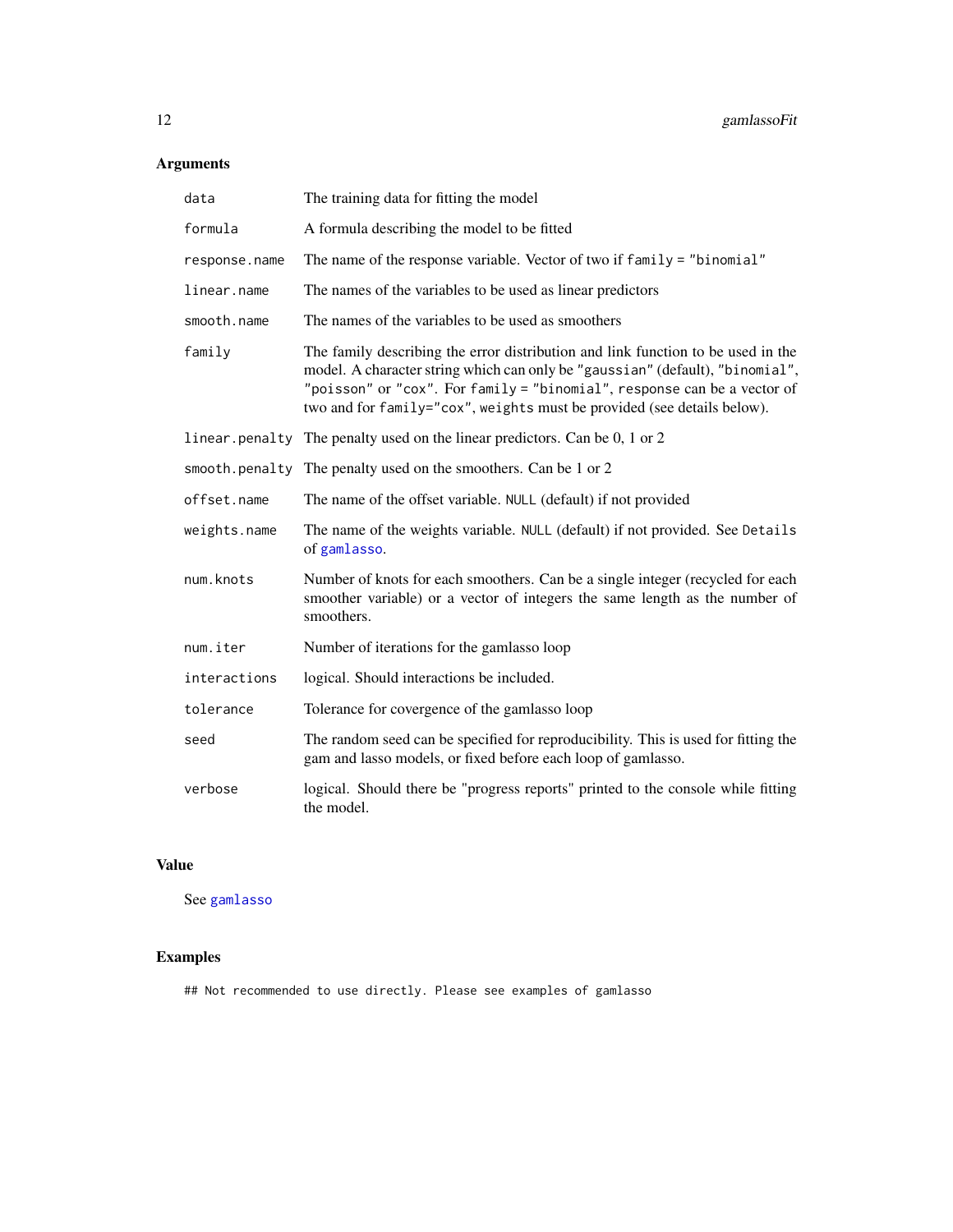<span id="page-12-0"></span>lasso\_gam\_loop *Internal Function*

# Description

Undocumented function. Do not use directly

# Usage

```
lasso_gam_loop(
  data,
  response.name,
  families,
  formulae,
  num.iter,
  tolerance,
  offset.name,
  weights,
  seed
)
```
# Arguments

| data          | The data with value for all the linear and smooth predictors                                                                                       |
|---------------|----------------------------------------------------------------------------------------------------------------------------------------------------|
| response.name | The name of the response variable. Vector of two if $family = "binomial"$                                                                          |
| families      | List of two families as returned by find family                                                                                                    |
| formulae      | List of formulae as returned by formula_setup                                                                                                      |
| num.iter      | Number of iterations for the gamlasso loop                                                                                                         |
| tolerance     | Tolerance for covergence of the gamlasso loop                                                                                                      |
| offset.name   | The name of the offset variable. NULL (default) if not provided                                                                                    |
| weights       | Vector with values of the weights variable if it exists. NULL otherwise.                                                                           |
| seed          | The random seed can be specified for reproducibility. This is used for fitting the<br>gam and lasso models, or fixed before each loop of gamlasso. |

meandist *Internal Function*

# Description

Undocumented function. Do not use directly

# Usage

meandist $(x, y)$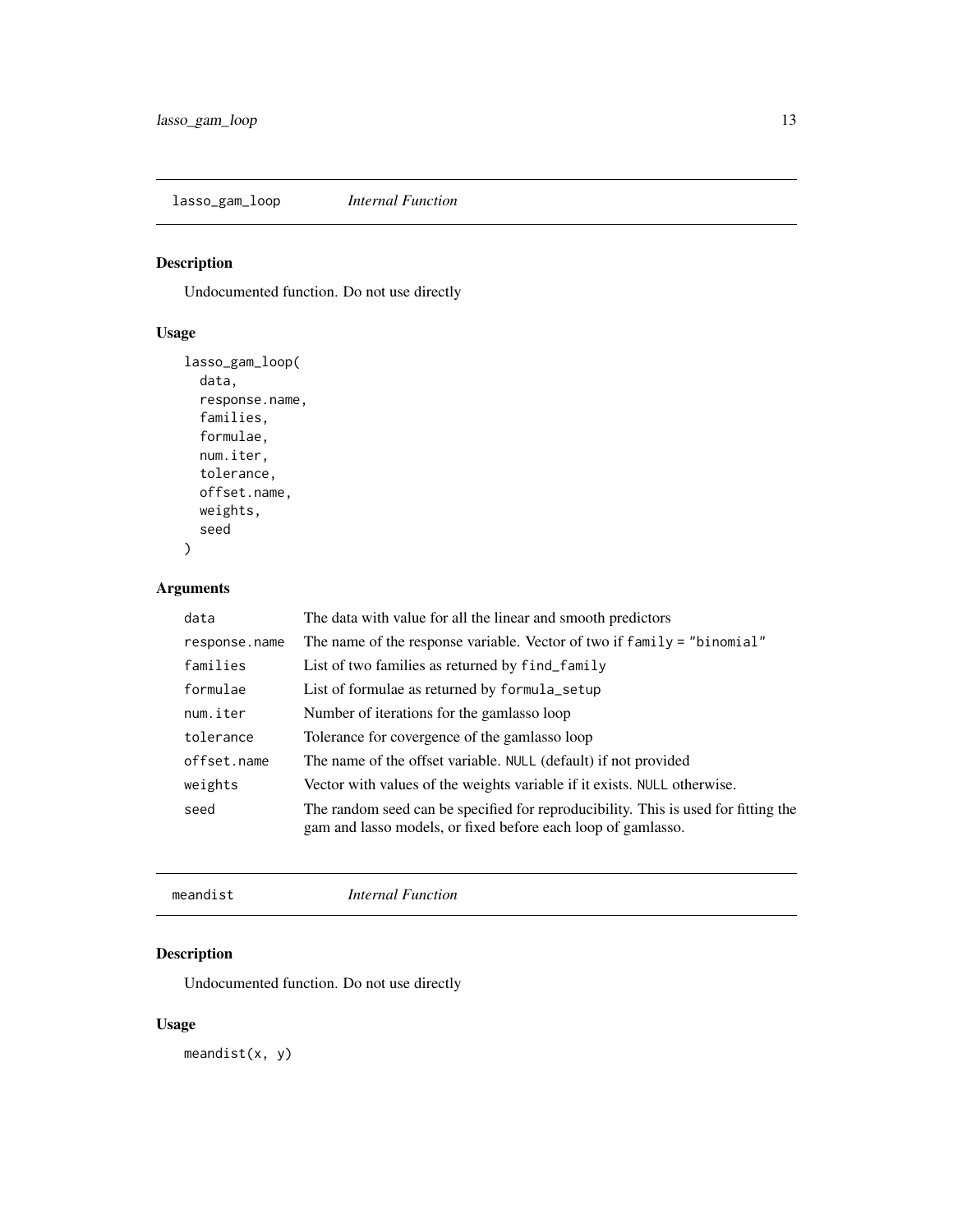# <span id="page-13-0"></span>Arguments

x, y Vectors of the same length

nzeros *Internal Function*

# Description

Undocumented function. Do not use directly

# Usage

 $nzeros(x, y = NULL)$ 

# Arguments

x, y Vectors of the same length

predict.gamlasso *Prediction from a fitted gamlasso model*

# Description

Takes a fitted gamlasso object produced by gamlasso and returns predictions given a new set of values of the linear and smooth variables.

```
## S3 method for class 'gamlasso'
predict(
  object,
  newdata = NULL,
  type = "link",
  s = "lambda.mbda.min",new.event.times = NULL,
  ...
\mathcal{L}
```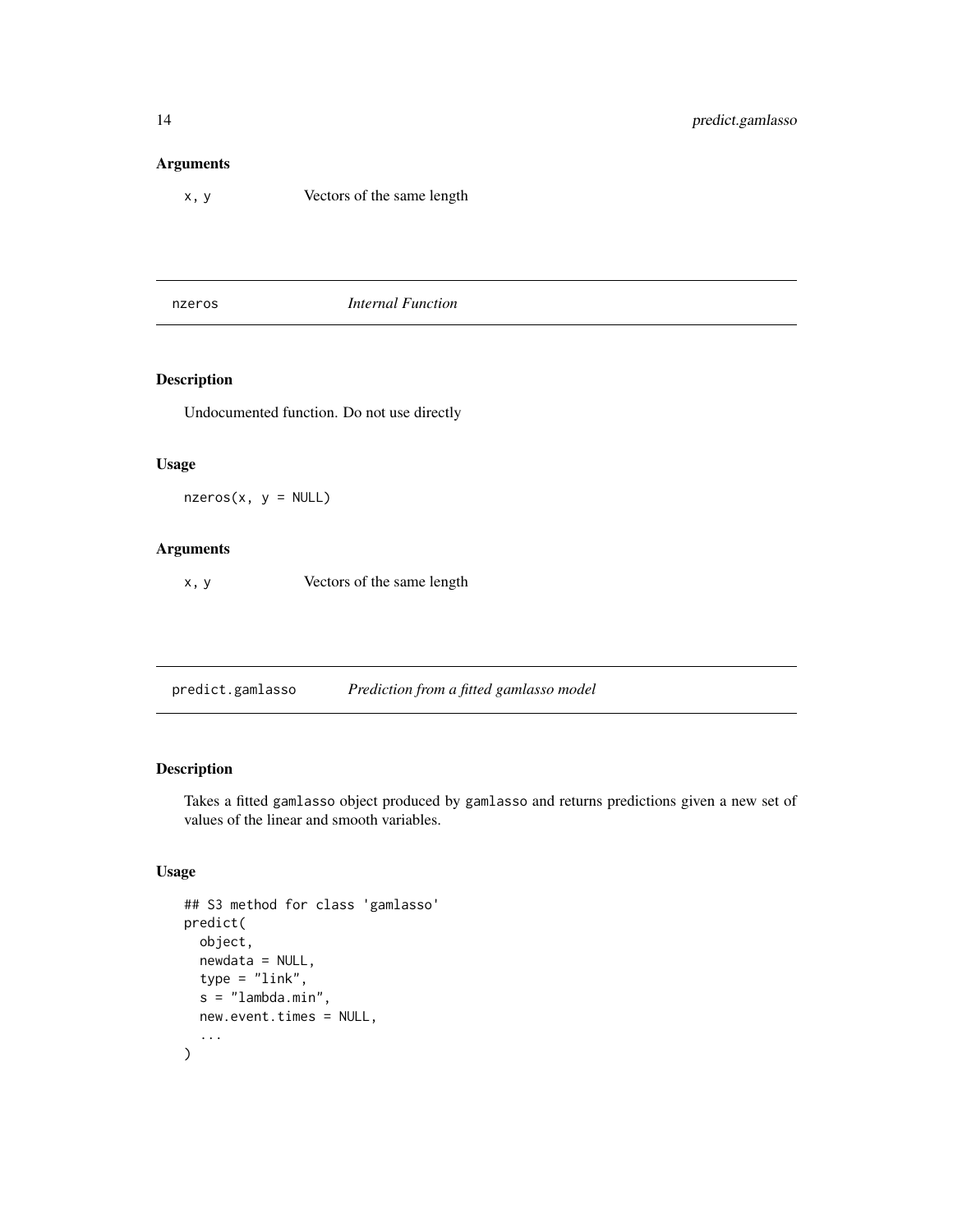# <span id="page-14-0"></span>predict.gamlasso 15

#### Arguments

| object          | fitted model object of the class gamlasso as produced by gamlasso                                                                                                                                                                                                                                                                                                    |
|-----------------|----------------------------------------------------------------------------------------------------------------------------------------------------------------------------------------------------------------------------------------------------------------------------------------------------------------------------------------------------------------------|
| newdata         | A data frame with the values of the linear and smooth variables for which pre-<br>dictions are to be made. If not provided then predictions corresponding to the<br>original data used to fit object is returned. If provided then the variable names<br>(column names) should match with the variable names used to fit object: the<br>code throws an error if not. |
| type            | When this has the value "link" (default) then the linear predictor (with off-<br>set added if needed) is returned. When type = "response" predictions on the<br>response scale is returned, depending on the family used while fitting object.                                                                                                                       |
| S               | Value of the lasso penalty parameter lambda at which predictions are required.<br>Default is "lambda.min" but alternatively "lambda.1se" can be used.                                                                                                                                                                                                                |
| new.event.times |                                                                                                                                                                                                                                                                                                                                                                      |
|                 | A vector of new event times to be used for predicting survival times when type<br>$=$ "response" for a gamlasso object fitted with family $=$ "cox"                                                                                                                                                                                                                  |
| $\ddots$        | Other arguments                                                                                                                                                                                                                                                                                                                                                      |

#### Details

Lasso models do not have standard errors so predict.gamlasso does not provide them either. The standard errors for the gam part of the model can be accesed by using mgcv::predict.gam with suitable options. Offsets are always included in the prediction if present in the original call to gamlasso. Also if type is anything other than "link" or "response" then the function throws an error.

# Value

Returns a vector of the same length as nrow(newdata) with the values of the linear predictor or on the response scale depending on type. For type = "link" the value is simply the elementwise sum of the predictions from the gam and lasso models in object. For type = "response" the values are on the response scale, for example exponential of the linear response is returned if object\$inherit\$family = "poisson"

#### See Also

[gamlasso](#page-4-1), [predict.gam](#page-0-0), [predict.glmnet](#page-0-0).

# Examples

```
library(plsmselect)
```
data(simData)

```
## Fit poisson gamlasso model using the term specification approach:
## (L2-penalty on linear terms & L2-penalty on smooth terms)
pfit = gamlasso(response="Yp",
               linear.terms=paste0("x",1:10),
                smooth.terms=paste0("z",1:4),
```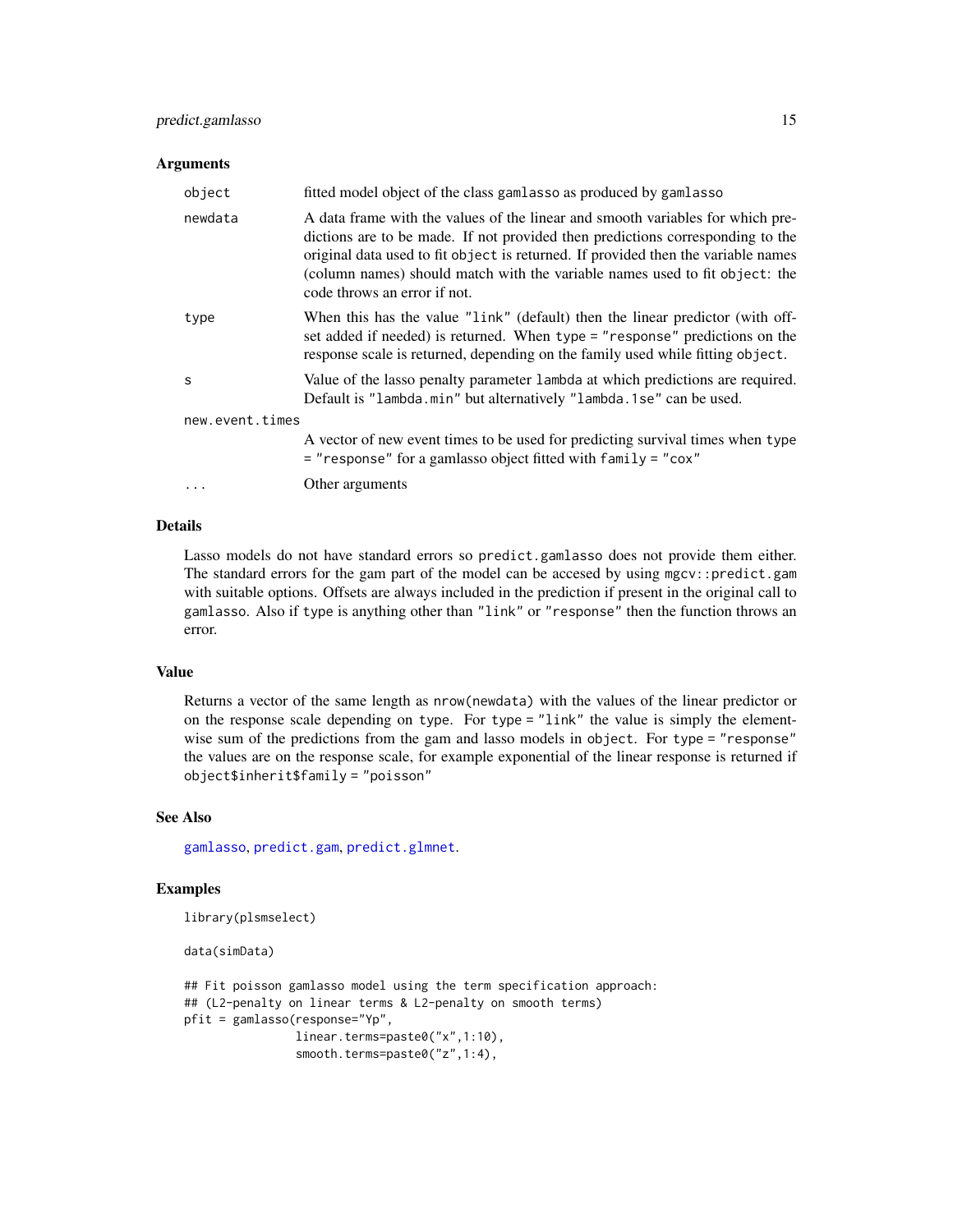```
data=simData,
                linear.penalty = "l2",
                smooth.penalty = "l2",
                family="poisson",
                num.knots = 5,seed=1)
## fitted values (of linear predictor):
fitted.values <- predict(pfit)
## predicted values on response scale:
pred.response <- predict(pfit, type="response", newdata=simData)
## For same model as above, but with L1-penalty on linear terms
## i.e. L1-penalty on the model matrix (X) we can use formula approach:
simData$X = model.matrix(~x1+x2+x3+x4+x5+x6+x7+x8+x9+x10, data=simData)[,-1]
pfit = gamlasso(Yp \sim X +
                   s(z1, k=5) + # L2-penalty (bs="tp") is default (see ?mgcv::s)
                   s(z2, k=5) +
                   s(z3, k=5) +
                   s(z4, k=5),
                 family="poisson",
                 data = simData,
                 seed=1)
# See ?gamlasso for an example fitting a gaussian response model
# See ?summary.gamlasso for an example fitting a binomial response model
```
# See ?cumbasehaz for an example fitting a survival response model

print.gamlasso *Print a gamlasso object*

# Description

The default print method for a gamlasso object

#### Usage

```
## S3 method for class 'gamlasso'
print(x, \ldots)
```
#### Arguments

|         | fitted model object of the class gamlasso as produced by gamlasso |
|---------|-------------------------------------------------------------------|
| $\cdot$ | Other arguments                                                   |

<span id="page-15-0"></span>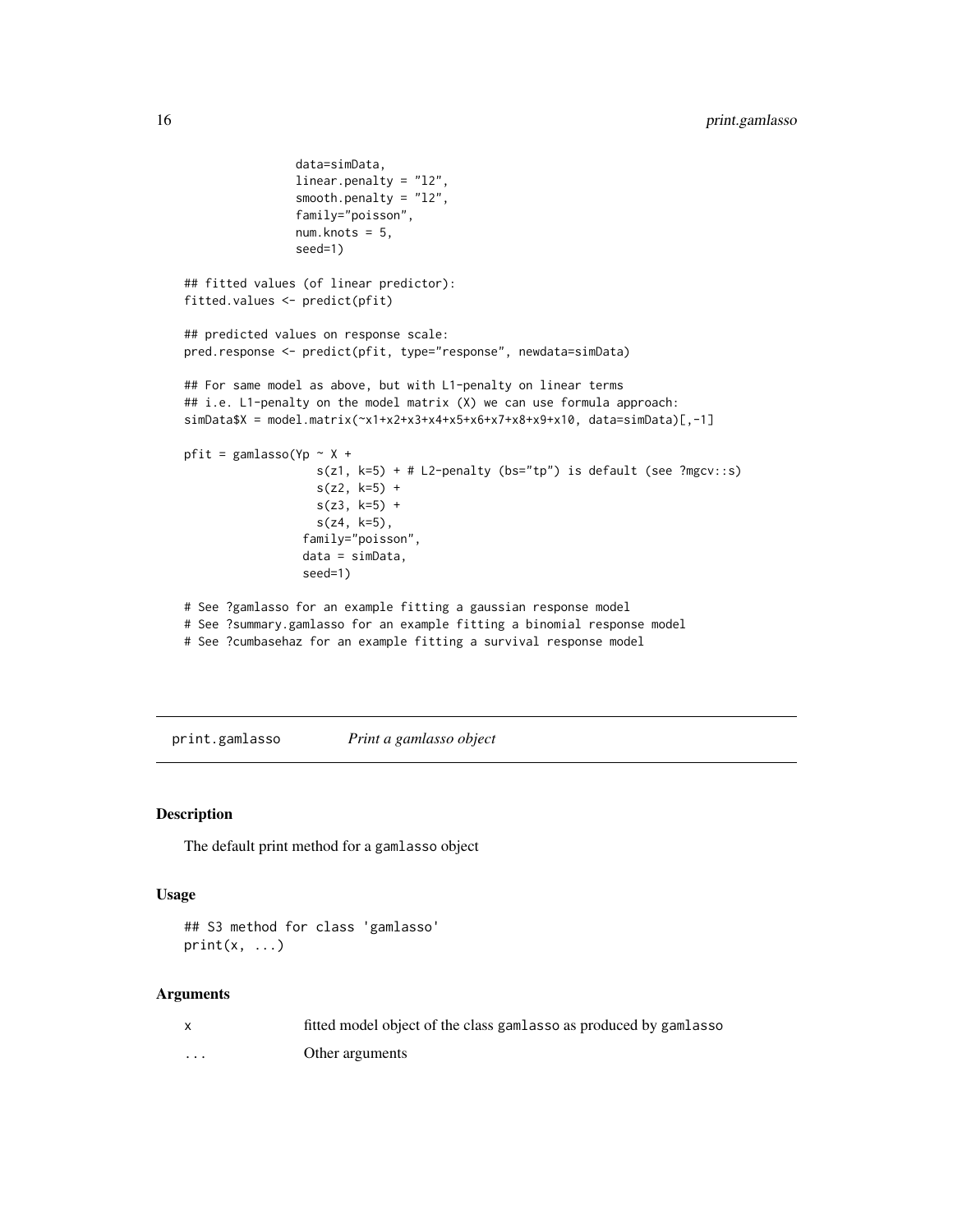#### <span id="page-16-0"></span>readconfirm that the contract of the contract of the contract of the contract of the contract of the contract of the contract of the contract of the contract of the contract of the contract of the contract of the contract

# Details

Outputs a list of two. lasso prints the lasso model (the same output as print (object  $\texttt{fcv}.glmnet\texttt{glmnet}.fit)$ ) if it is non-null and gam prints the gam model (the same output as print(object\$gam)) if it is nonnull.

#### See Also

[gamlasso](#page-4-1), [summary.gamlasso](#page-17-1), [print.gam](#page-0-0), [print.glmnet](#page-0-0).

#### Examples

## Please see the examples in ?gamlasso

| readconfirm        | <b>Internal Function</b>                  |  |
|--------------------|-------------------------------------------|--|
| <b>Description</b> |                                           |  |
| Internal Function  |                                           |  |
| <b>Usage</b>       |                                           |  |
| readconfirm()      |                                           |  |
|                    |                                           |  |
| simData            | Simulated dataset to be used for gamlasso |  |

# Description

The package includes a simulated dataset that we will use for the examples.

#### Usage

data(simData)

#### Format

A 100-by-23 data frame. There are 10 variables (x1,...,x10) corresponding to the linear predictors and 4 (z1,...,z4) corresponding to the smooth predictors. There are 7 response variables corresponding to the different models fitted -

- Yg for the Gaussian response
- Yb as Bernoulli and success and failure as Binomial count responses
- Yp as the Poisson response
- time and status as the survival model responses

The variables starting with X are the same as the linear predictors but are concatenated into a matrix X to be used for the formula implementation of gamlasso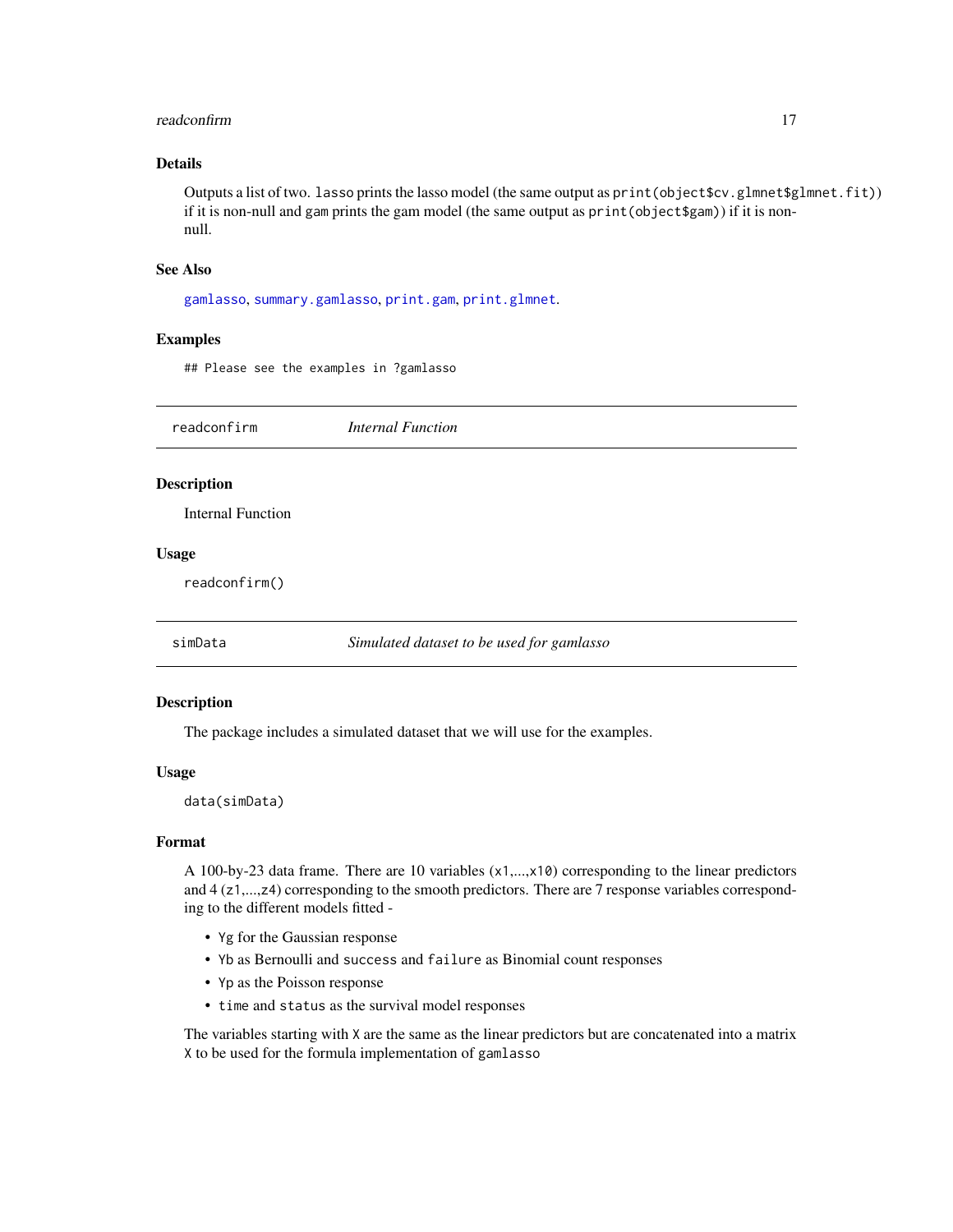# <span id="page-17-0"></span>Details

The code for creating this simulated dataset is included in the vignette of this package.

#### Examples

## Please see examples in ?gamlasso

<span id="page-17-1"></span>summary.gamlasso *Summary for a gamlasso fit*

#### Description

Default sumary method for a gamlasso object

#### Usage

```
## S3 method for class 'gamlasso'
summary(object, s = "lambda.mbda.min", ...)
```
# Arguments

| object   | fitted model object of the class gamlasso as produced by gamlasso                                                                                     |
|----------|-------------------------------------------------------------------------------------------------------------------------------------------------------|
| -S       | Value of the lasso penalty parameter lambda at which predictions are required.<br>Default is "lambda.min" but alternatively "lambda.1se" can be used. |
| $\cdots$ | Other arguments                                                                                                                                       |

# Details

Outputs a list of two. gam prints a summary of the gam model (the same output as summary(object\$gam)) if it is non-null. Objects of the class cv.glmnet do not have a default summary method, so the list item lasso produces the coefficients of the cross-vaidated lasso fit corresponding to the lowest value of the  $\lambda$  used ( the same output as coef(object\$cv.glmnet, s = "lambda.min") if it is non-null).

#### See Also

[gamlasso](#page-4-1), [summary.gam](#page-0-0), [coef.cv.glmnet](#page-0-0).

#### Examples

```
library(plsmselect)
```
data(simData)

```
## Fit binomial gamlasso model using the term specification
## approach with binomial counts response
## (L2-penalty on linear terms & L1-penalty on smooth terms)
bfit = gamlasso(c("success","failure"),
               linear.terms=paste0("x",1:10),
```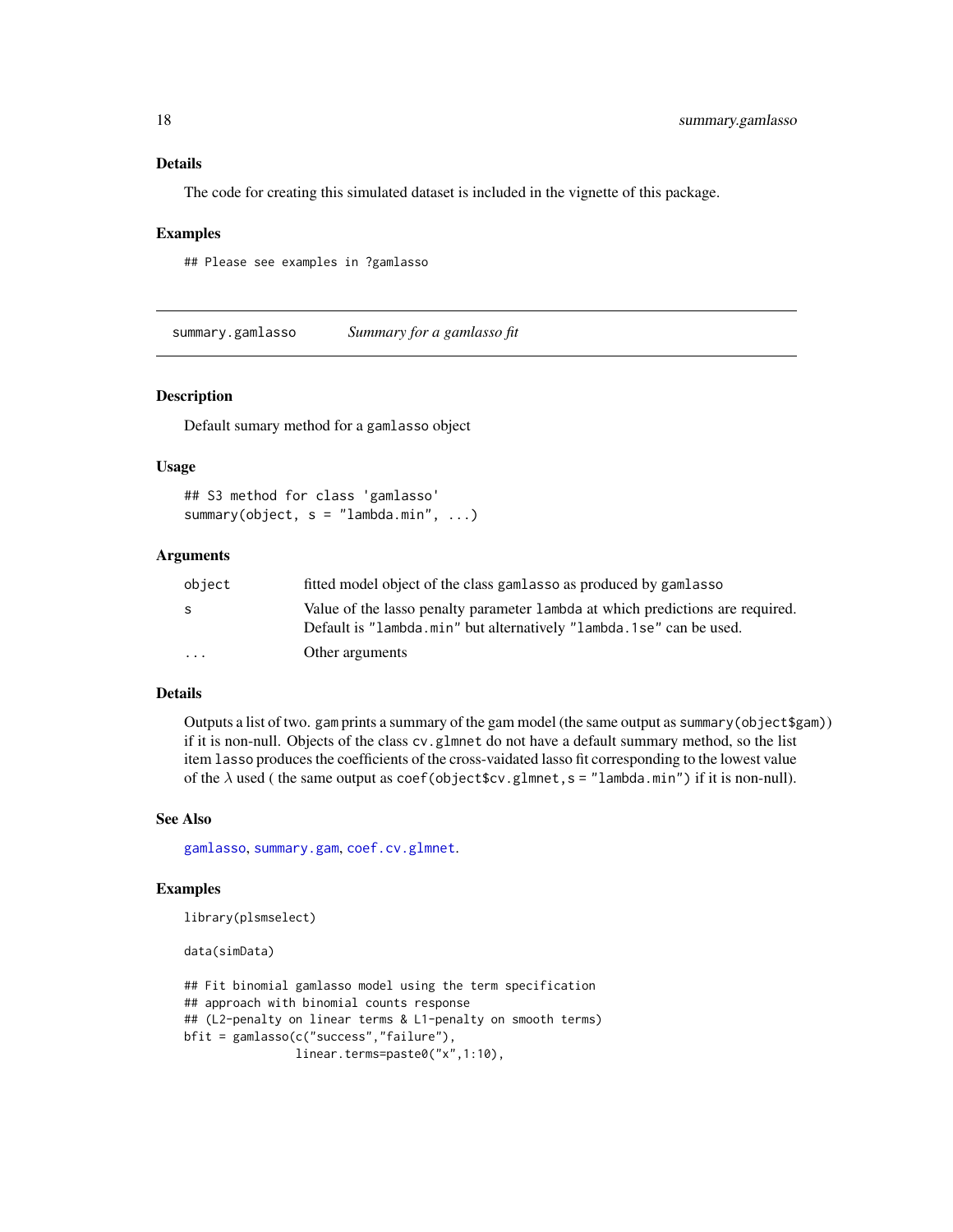```
smooth.terms=paste0("z",1:4),
                data=simData,
                family = "binomial",
                linear.penalty = "l2",
                smooth.penalty = "l1",
                num.knots = 5,
                seed=1)
## Since the above model has linear.penalty = "l2" it is
## a pure GAM model (i.e. no LASSO component):
bfit$cv.glmnet
## Summary of model (here essentially the same as summary(bfit$gam)
## because there is no LASSO component, i.e. linear.penalty="12")
summary(bfit)
## We could use the formula approach below to fit the same model as above:
simData$X = model.matrix(~x1+x2+x3+x4+x5+x6+x7+x8+x9+x10, data=simData)[,-1]
bfit = gamlasso(cbind(success,failure) \sim X + s(z1, bs="ts") +
                 s(z2, bs="ts") + s(z3, bs="ts") + s(z4, bs="ts"),data = simData,
                family = "binomial",
                linear.penalty = "l2",
                smooth.penalty = "l1",
                seed=1)
## For a binary responses we only need one response variable in the formula
\text{bf1} = gamlasso(Yb ~ X + s(z1, bs="ts") + s(z2, bs="ts") + s(z3, bs="ts") + s(z4, bs="ts"),
                  data = simData,
                  family = "binomial",
                  seed=1)
# See ?gamlasso for an example fitting a gaussian response model
```
# See ?predict.gamlasso for an example fitting a poisson response model # See ?cumbasehaz for an example fitting a survival response model